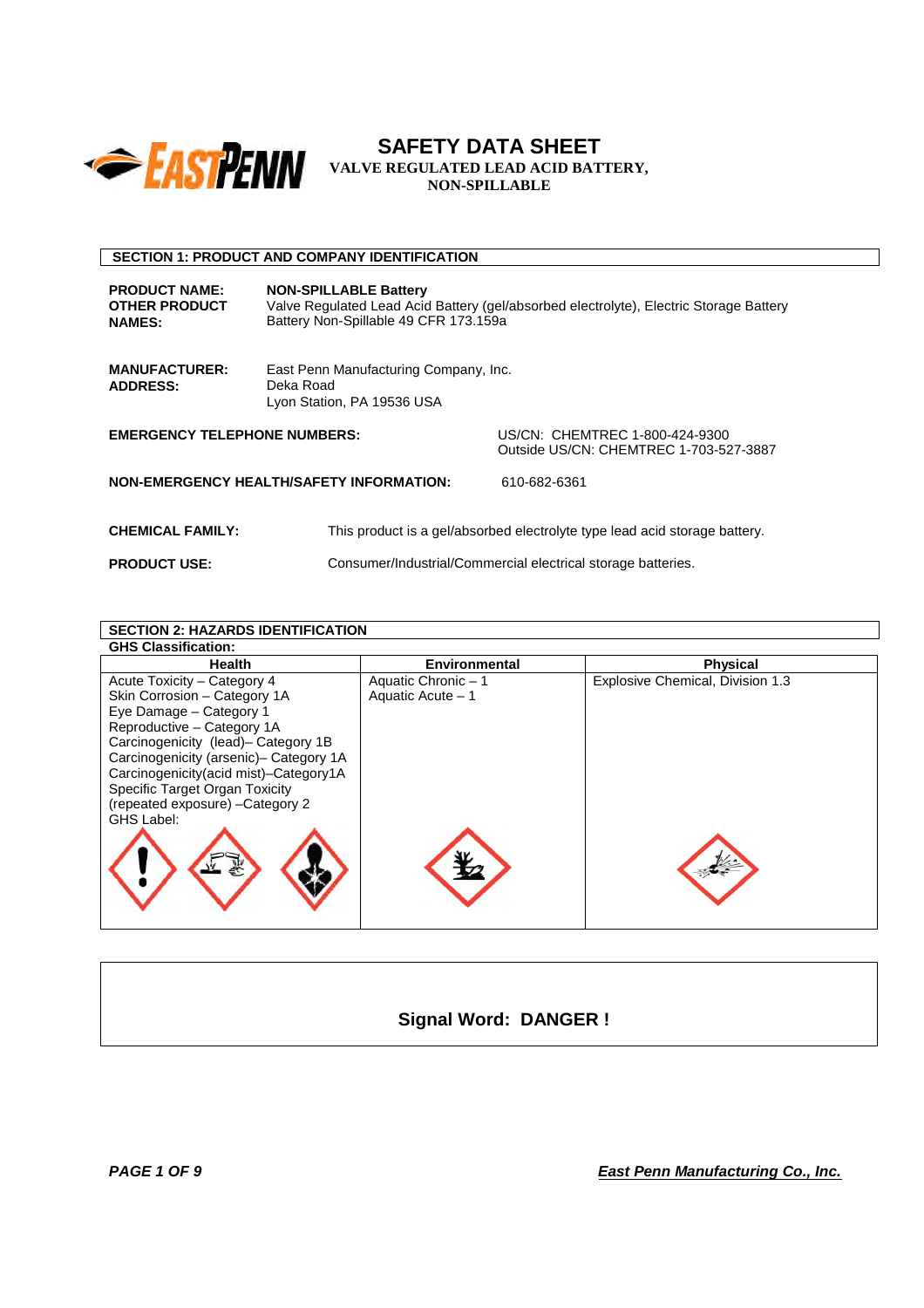

| <b>Hazard Statements</b>                                  | <b>Precautionary Statements</b>                                 |
|-----------------------------------------------------------|-----------------------------------------------------------------|
| Health                                                    | <b>Prevention</b>                                               |
| Harmful if swallowed, inhaled, or in contact with skin.   | Wash thoroughly after handling.                                 |
| Causes severe skin burns and eye damage.                  | Do not eat, drink or smoke when using this product.             |
| Causes serious eye damage.                                | Wear protective gloves/protective clothing, eye protection/face |
| May damage fertility or the unborn child if ingested or   | protection.                                                     |
| inhaled.                                                  | Avoid breathing dust/fume/gas/mist/vapors/spray.                |
| May cause cancer if ingested or inhaled.                  | Use only outdoors or in a well-ventilated area.                 |
| Causes damage to central nervous system, blood and        | Causes skin irritation, serious eye damage.                     |
| kidneys through prolonged or repeated exposure if         | Contact with internal components may cause irritation or        |
| ingested or inhaled.                                      | severe burns.                                                   |
| May cause harm to breast-fed children.                    | Avoid contact with internal acid/gel.                           |
|                                                           | Irritating to eyes, respiratory system, and skin.               |
| Environmental                                             | Avoid contact during pregnancy/while nursing.                   |
| Very toxic to aquatic life with long lasting effects.     |                                                                 |
|                                                           | <b>Response</b>                                                 |
| <b>Physical</b>                                           | IF SWALLOWED OR CONSUMED: rinse mouth, Do NOT                   |
| May form explosive air/gas mixture during charging.       | induce vomiting.                                                |
| Extremely flammable gas (hydrogen).                       | Call a poison center/doctor if you feel unwell.                 |
| Explosive; fire, blast or projection hazard.              | IF ON CLOTHING OR SKIN (or hair): Remove/Take off               |
| Obtain special instructions before use.                   | immediately all contaminated clothing and wash it before        |
| Do not handle until all safety precautions have been read | reuse. Rinse skin with water/shower.                            |
| and understood.                                           | IF INHALED: Remove person to fresh air and keep                 |
|                                                           | comfortable for breathing.                                      |
|                                                           | Immediately call a POISON CENTER or doctor/physician.           |
|                                                           | IF IN EYES: Rinse cautiously with water for several minutes.    |
|                                                           | Remove contact lenses, if present and easy to do. Continue      |
|                                                           | rinsing.                                                        |
|                                                           | If exposed/concerned, or if you feel unwell seek medical        |
|                                                           | attention/advice.                                               |
|                                                           | <b>Storage and Disposal</b>                                     |
|                                                           | Store locked up, in a well-ventilated area. In accordance with  |
|                                                           | local and national regulation.                                  |
|                                                           | Avoid release to the environment.                               |
|                                                           | Collect spillage.                                               |
|                                                           | Dispose of contents/container in accordance with local/         |
|                                                           | regional/national/international regulations.                    |
|                                                           | Keep away from heat/sparks/open flames/hot surfaces.            |
|                                                           | No smoking.                                                     |
|                                                           | Use only outdoors or in well ventilated area                    |
|                                                           | Keep out of reach of children.                                  |
|                                                           |                                                                 |
|                                                           |                                                                 |

**EMERGENCY OVERVIEW:** May form explosive air/gas mixture during charging. Contact with internal components may cause irritation or severe burns. Irritating to eyes, respiratory system, and skin. Prolonged inhalation or ingestion may result in serious damage to health. Pregnant women exposed to internal components may experience reproductive/developmental effects.

Additional Information

No health effects are expected related to normal use of this product as sold.

# **SECTION 3: COMPOSITION/INFORMATION ON INGREDIENTS**

| <b>INGREDIENTS (Chemical/Common Names):</b> | <b>CAS No.:</b> | $%$ by Wt:                               | EC No.:   |
|---------------------------------------------|-----------------|------------------------------------------|-----------|
| Lead and Lead Compounds, inorganic          | 7439-92-1       | 60-75 (average: 67)                      | 231-100-4 |
| Electrolyte (Sulfuric acid and water)       | 7664-93-9       | 5-15 (average: 10)                       | 231-639-5 |
| Antimony                                    | 7440-36-0       | 0-0.1 (average: $< 0.1$ )                | 231-146-5 |
| PAGE 2 OF 9                                 |                 | <b>East Penn Manufacturing Co., Inc.</b> |           |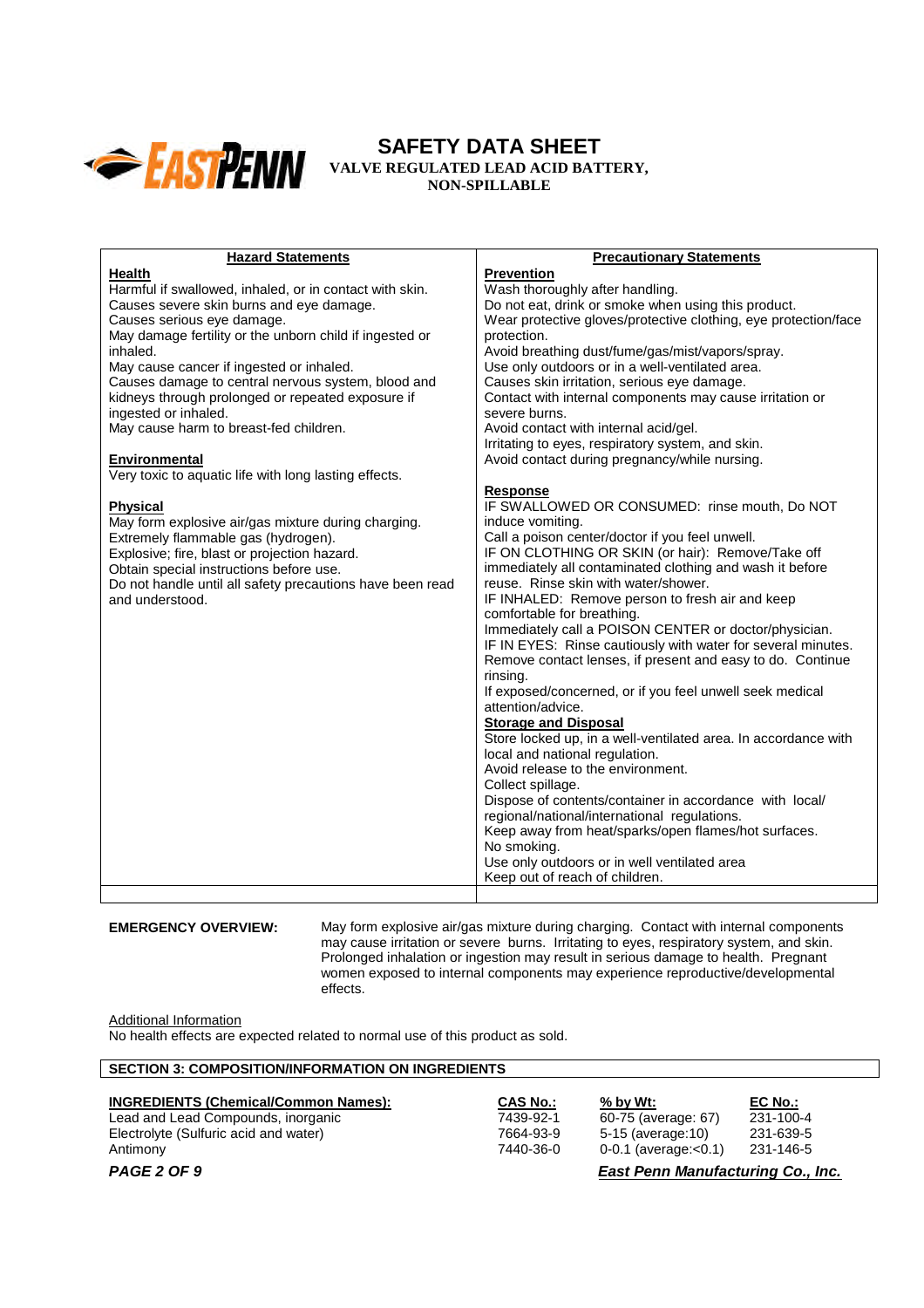

Polypropylene **9003-07-0** 9003-07-0 2-10 (average: 4) NA NA – Not applicable/ND – Not determined

#### Additional Information

These ingredients reflect components of the finished product related to performance of the product as distributed into commerce. Inorganic lead, lead compounds and electrolyte (sulfuric acid) are the primary components. Other metals (ie. Sn, Cu, As) may be present at concentrations below the applicable reporting threshold.

## **SECTION 4: FIRST AID MEASURES**

|                    | <b>EYE CONTACT:</b> Sulfuric Acid and Lead: Flush eyes immediately with large amounts of water for at least 15 minutes<br>while lifting lids. Seek immediate medical attention if eyes have been exposed directly to acid.                                                                                               |
|--------------------|--------------------------------------------------------------------------------------------------------------------------------------------------------------------------------------------------------------------------------------------------------------------------------------------------------------------------|
| SKIN CONTACT:      | Sulfuric Acid: Flush affected area(s) with large amounts of water using deluge emergency shower, if<br>available, shower for at least 15 minutes. Remove contaminated clothing, including shoes. If<br>symptoms persist, seek medical attention. Wash contaminated clothing before reuse. Discard<br>contaminated shoes. |
|                    | Lead: Wash immediately with soap and water.                                                                                                                                                                                                                                                                              |
| <b>INGESTION:</b>  | Sulfuric Acid: Give large amounts of water. Do NOT induce vomiting or aspiration into the lungs<br>may occur and can cause permanent injury or death; consult physician.                                                                                                                                                 |
| <b>INHALATION:</b> | Sulfuric Acid: Remove to fresh air immediately. If not breathing, give artificial respiration. If<br>breathing is difficult, give oxygen. Consult a physician.<br>Lead: Remove from exposure, gargle, wash nose and lips; consult physician.                                                                             |

#### **SECTION 5: FIRE-FIGHTING MEASURES**

#### **FLASH POINT:** Not Applicable.

**FLAMMABLE LIMITS:** LEL= 4.1% (Hydrogen Gas in air); UEL=74.2%

**EXTINGUISHING MEDIA:** CO<sub>2</sub>; foam; dry chemical. Do not use carbon dioxide directly on cells. Avoid breathing vapors. Use appropriate media for surrounding fire.

**FIRE-FIGHTING PROCEDURES:** Use positive pressure, self-contained breathing apparatus. Beware of acid splatter during water application and wear acid-resistant clothing, gloves, face and eye protection. If batteries are on charge, shut off power to the charging equipment, but note that strings of series connected batteries may still pose risk of electric shock even when charging equipment is shut down.

**HAZARDOUS COMBUSTION PRODUCTS:** Highly flammable hydrogen gas is generated during charging and operation of batteries. If ignited by burning cigarette, naked flame or spark, may cause battery explosion with dispersion of casing fragments and corrosive liquid electrolyte. Carefully follow manufacturer's instructions for installation and service. Keep away all sources of gas ignition and do not allow metallic articles to simultaneously contact the negative and positive terminals of a battery.

#### Additional Information

Fire-fighting water runoff and dilution water may be toxic and corrosive and may cause adverse environmental impacts.

## **SECTION 6: ACCIDENTAL RELEASE MEASURES**

Content is corrosive. In the event of a rupture, spill or release stop flow of material, contain/absorb small spills with dry sand, earth, and vermiculite. Do not use combustible materials. If possible, carefully neutralize spilled electrolyte with soda ash, sodium bicarbonate, lime,etc. Wear acid-resistant clothing, boots, gloves, and face shield. Do not allow discharge of unneutralized acid to sewer. Acid must be managed in accordance with approved local, state, and federal requirements. Consult state environmental agency and/or federal EPA.

#### Additional Information

**Lead acid batteries are recyclable.** Contact your East Penn representative for recycling information.

## **SECTION 7: HANDLING AND STORAGE**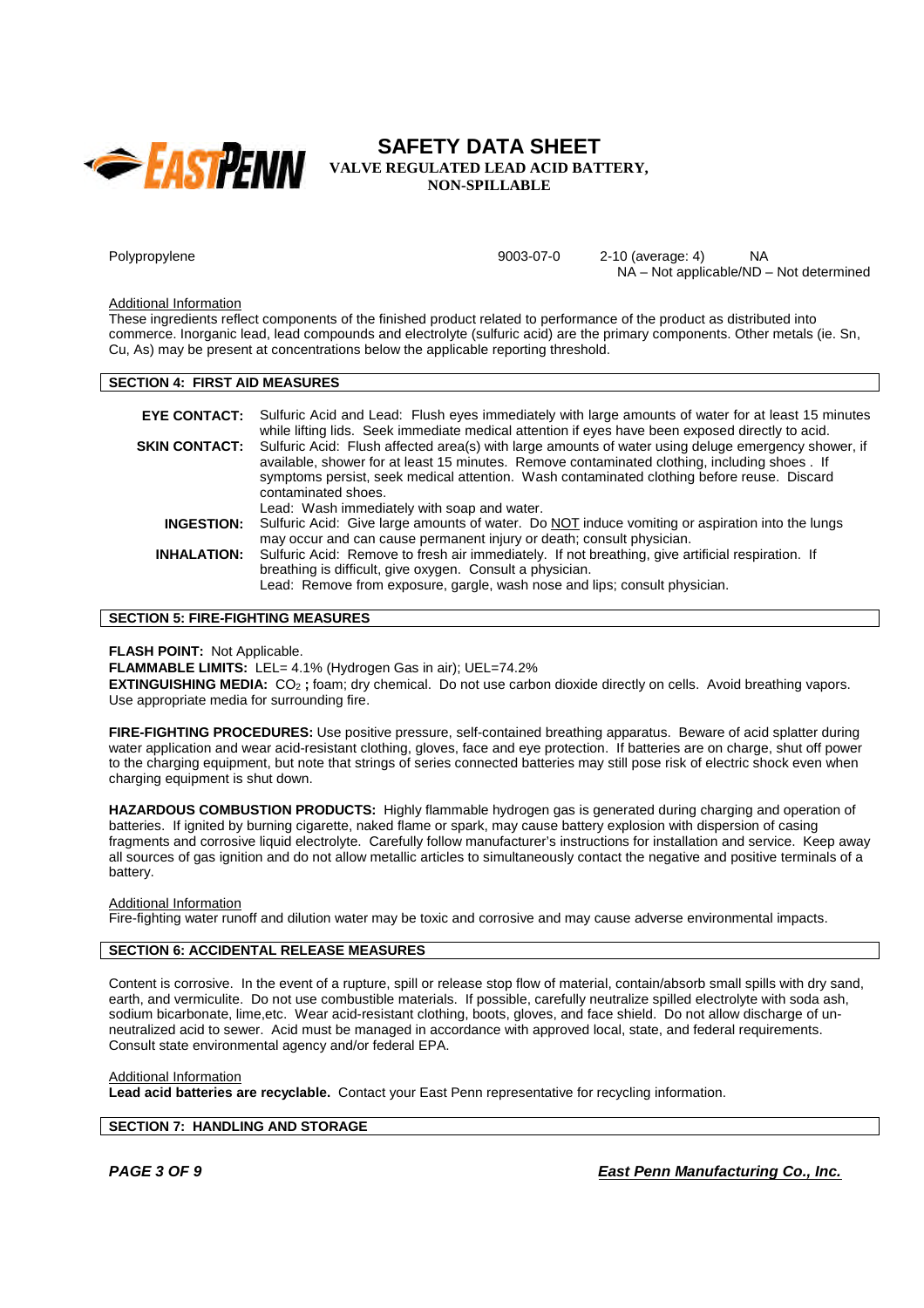

**Handling:** Unless involved in recycling operations, do not breach the casing or empty the contents of the battery. There may be increasing risk of electric shock from strings of connected batteries. Keep containers tightly closed when not in use. If battery case is broken, avoid contact with internal components. Keep vent caps on and cover terminals to prevent short circuits. Place cardboard between layers of stacked automotive batteries to avoid damage and short circuits. Keep away from combustible materials, organic chemicals, reducing substances, metals, strong oxidizers and water. Use banding or stretch wrap to secure items for shipping.

**Storage:** Store batteries under roof in cool, dry, well-ventilated areas separated from incompatible materials and from activities that may create flames, spark or heat. Store on smooth, impervious surfaces provided with measures for liquid containment in the rupture, spill or release of electrolyte. Keep away from metallic objects that could bridge the terminals on a battery and create a dangerous short-circuit.

**Charging:** There is a possible risk of electric shock from charging equipment and from strings of series connected batteries, whether or not being charged. Shut-off power to chargers whenever not in use and before detachment of any circuit connections. Batteries being charged will generate and release flammable hydrogen gas. Charging space should be ventilated. Keep battery vent caps in position. Prohibit smoking and avoid creation of flames and sparks nearby. Wear face and eye protection when near batteries being charged.

## **SECTION 8: EXPOSURE CONTROLS/PERSONAL PROTECTION**

| LANUSUIG LIIIIIIS (IIIY/III |                 |              |                 |            |                    |               |
|-----------------------------|-----------------|--------------|-----------------|------------|--------------------|---------------|
| <b>Ingredients</b>          | <b>OSHA PEL</b> | <b>ACGIH</b> | <b>US NIOSH</b> | Quebec PEV | <b>Ontario OEL</b> | <b>EU OEL</b> |
| Lead,<br>inorganic          | 0.05            | 0.05         | 0.05            | 0.05       | 0.05               | 0.15(b)       |
| Antimony                    | 0.5             | 0.5          | 0.5             | 0.5        | 0.5                | $0.5$ (b,d)   |
| Tin                         | 2               | 2            |                 |            |                    |               |
| Copper                      |                 |              |                 |            | 1(a)               | (e)<br>0.1    |
| <b>Arsenic</b>              | 0.01            | 0.01         | 0.01            |            |                    |               |
| <b>Sulfuric Acid</b>        |                 | 0.2          |                 |            | 0.2                | 0.05(c)       |
| Polypropylene               | <b>N.E.</b>     | <b>N.E.</b>  | <b>N.E.</b>     | N.E.       | <b>N.E.</b>        | <b>N.E.</b>   |
|                             |                 |              |                 |            |                    |               |

# **Exposure Limits (mg/m<sup>3</sup> )**

**(a) As dusts/mists (b) As inhalable aerosol (c) Thoracic fraction (d) Based on OEL's of Austria, Belgium, Denmark, France, Netherlands, Switzerland, & U.K. (e) Based on OEL of Netherlands**

## **ENGINEERING CONTROLS/SYSTEM DESIGN INFORMATION:**

Store and handle in well-ventilated area. If mechanical ventilation is used, components must be acid-resistant . Handle batteries cautiously to avoid rupture, spill or release. Make certain vent caps are on securely. If battery case is damaged, avoid bodily contact with internal components. Wear protective clothing, eye and face protection, charging or handling batteries. Do not allow metallic materials to simultaneously contact both the positive and negative terminals of the batteries. Charge batteries in areas with adequate ventilation. General dilution ventilation is acceptable.

#### **RESPIRATORY PROTECTION (NIOSH/MSHA approved):**

None required under normal conditions. When concentrations of sulfuric acid mist are known to exceed PEL, use NIOSH or MSHA-approved respiratory protection.

## **EYE PROTECTION:**

If battery case is damaged, use chemical goggles or face shield.

#### **SKIN PROTECTION:**

If battery case is damaged, use rubber or plastic acid-resistant gloves with elbow-length gauntlet, acid-resistant apron, clothing and boots.

**OTHER PROTECTION:** In areas where water and sulfuric acid solutions are handled in concentrations greater than 1%, emergency eyewash stations and showers should be provided, with unlimited water supply. **Wash Hands after handling.**

*PAGE 4 OF 9 East Penn Manufacturing Co., Inc.*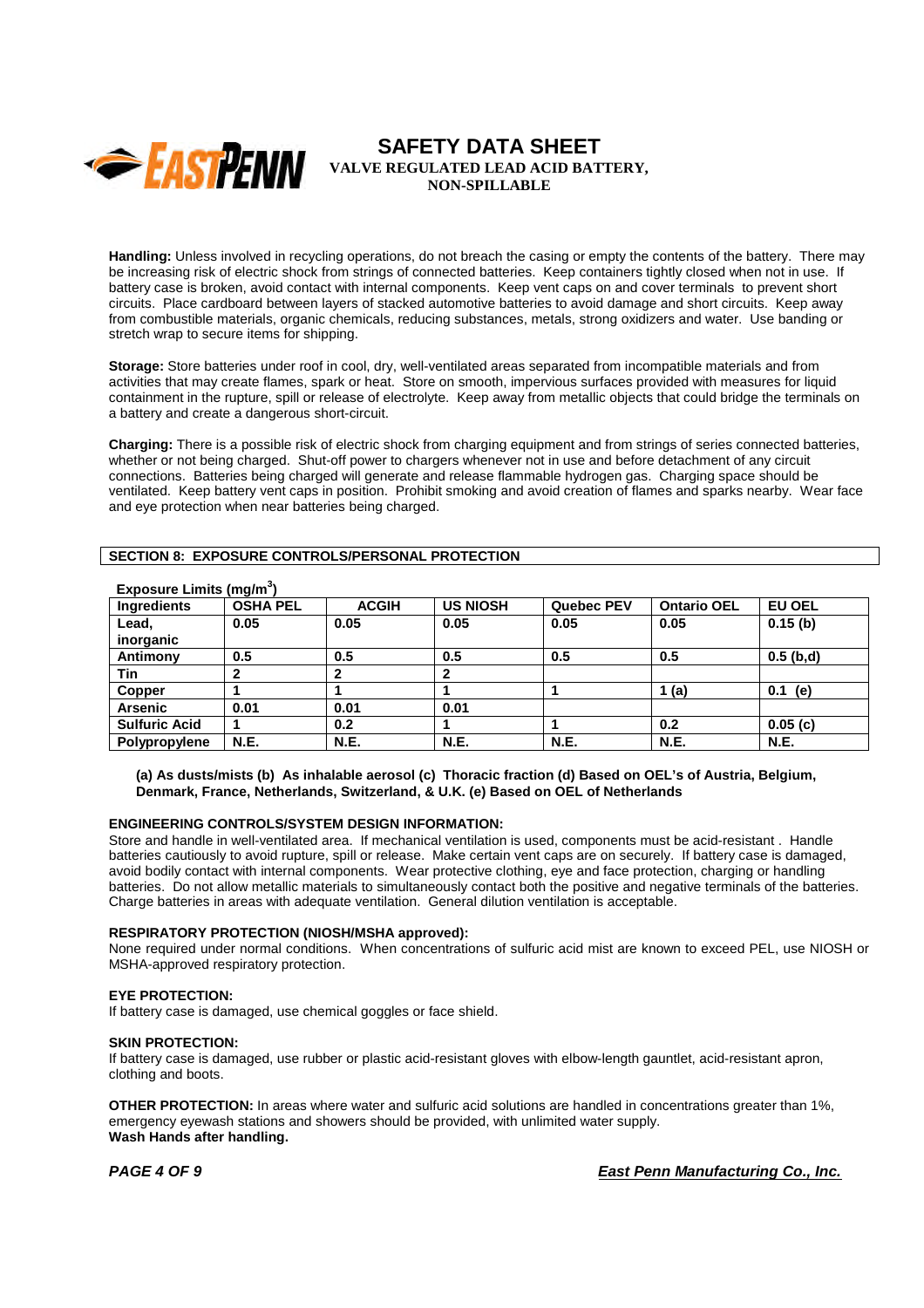

Additional Information

- Batteries are housed in polypropylene cases which are regulated as total dust or respirable dust only when they are ground up during recycling. The OSHA PEL for dust is 15 mg/m<sup>3</sup> as total dust or 5 mg/m<sup>3</sup> as respirable dust.
- May be required to meet Domestic Requirements for a Specific Destination(s).

## **SECTION 9: PHYSICAL AND CHEMICAL PROPERTIES**

| <b>APPEARANCE:</b>                  | Industrial/commercial lead acid battery                                                                  |
|-------------------------------------|----------------------------------------------------------------------------------------------------------|
| ODOR:                               | <b>Odorless</b>                                                                                          |
| <b>ODOR THRESHOLD:</b>              | Manufactured article; no apparent odor. Electrolyte is a gel with a sharp,<br>penetrating, pungent odor. |
| <b>PHYSICAL STATE:</b>              | Sulfuric Acid: Liquid/Gel; Lead: solid                                                                   |
| pH:                                 | $~1$ to 2                                                                                                |
| <b>BOILING POINT:</b>               | $203 - 240^\circ$ F (as sulfuric acid)                                                                   |
| <b>MELTING POINT:</b>               | NA.                                                                                                      |
| <b>FREEZING POINT:</b>              | NA.                                                                                                      |
| <b>VAPOR PRESSURE:</b>              | 10 mmHg                                                                                                  |
| VAPOR DENSITY (AIR = 1):            | >1                                                                                                       |
| SPECIFIC GRAVITY ( $H_2O = 1$ ):    | $1.27 - 1.33$                                                                                            |
| <b>EVAPORATION RATE (n-BuAc=1):</b> | < 1                                                                                                      |
| <b>SOLUBILITY IN WATER:</b>         | 100% (as sulfuric acid)                                                                                  |
| <b>FLASH POINT:</b>                 | Below room temperature (as hydrogen gas)                                                                 |
| <b>AUTO-IGNITION TEMPERATURE:</b>   | NA.                                                                                                      |
| LOWER EXPLOSIVE LIMIT (LEL):        | 4% (as hydrogen gas)                                                                                     |
| UPPER EXPLOSIVE LIMIT (UEL):        | 74% (as hydrogen gas)                                                                                    |
| <b>PARTITION COEFFICIENT:</b>       | NA.                                                                                                      |
| VISCOSITY (poise $@25°$ C):         | Not Available                                                                                            |
| <b>DECOMPOSITION TEMPERATURE:</b>   | Not Available                                                                                            |
|                                     |                                                                                                          |

# **SECTION 10: STABILITY AND REACTIVITY**

| <b>STABILITY:</b><br>INCOMPATIBILITY (MATERIAL TO AVOID):       | This product is stable under normal conditions at ambient temperature.<br>Electrolyte: Contact with combustibles and organic materials may cause<br>fire and explosion. Also reacts violently with strong reducing agents,<br>metals, sulfur trioxide gas, strong oxidizers, and water. Contact with<br>metals may produce toxic sulfur dioxide fumes and may release<br>flammable hydrogen gas.<br>Lead compounds: Avoid contact with strong acids, bases, halides,<br>halogenates, potassium nitrate, permanganate, peroxides, nascent |  |
|-----------------------------------------------------------------|------------------------------------------------------------------------------------------------------------------------------------------------------------------------------------------------------------------------------------------------------------------------------------------------------------------------------------------------------------------------------------------------------------------------------------------------------------------------------------------------------------------------------------------|--|
| <b>HAZARDOUS DECOMPOSITION BY-</b><br><b>PRODUCTS:</b>          | hydrogen, and reducing agents.<br>Arsenic compounds: strong oxidizers; bromine azide. NOTE: hydrogen<br>gas can react with inorganic arsenic to form the highly toxic gas-arsine<br>Electrolyte: Sulfur trioxide, carbon monoxide, sulfuric acid mist, sulfur<br>dioxide, hydrogen sulfide.<br>Lead compounds: Temperatures above the melting point are likely to<br>produce toxic metal fume, vapor, or dust; contact with strong acid or<br>base or prescence of nascent hydrogen may generate highly toxic arsine<br>gas.             |  |
| <b>HAZARDOUS POLYMERIZATION:</b><br><b>CONDITIONS TO AVOID:</b> | Will not occur<br>Prolonged overcharge at high current; sources of ignition.                                                                                                                                                                                                                                                                                                                                                                                                                                                             |  |

## **SECTION 11: TOXICOLOGICAL INFORMATION**

**ACUTE TOXICITY (Test Results Basis and Comments):** Inhalation  $LD_{50}$ :

Electrolyte: LC<sub>50</sub> rat 375 mg/m<sup>3</sup>; LC<sub>50</sub>: guinea pig: 510 mg/m<sup>3</sup>

*PAGE 5 OF 9 East Penn Manufacturing Co., Inc.*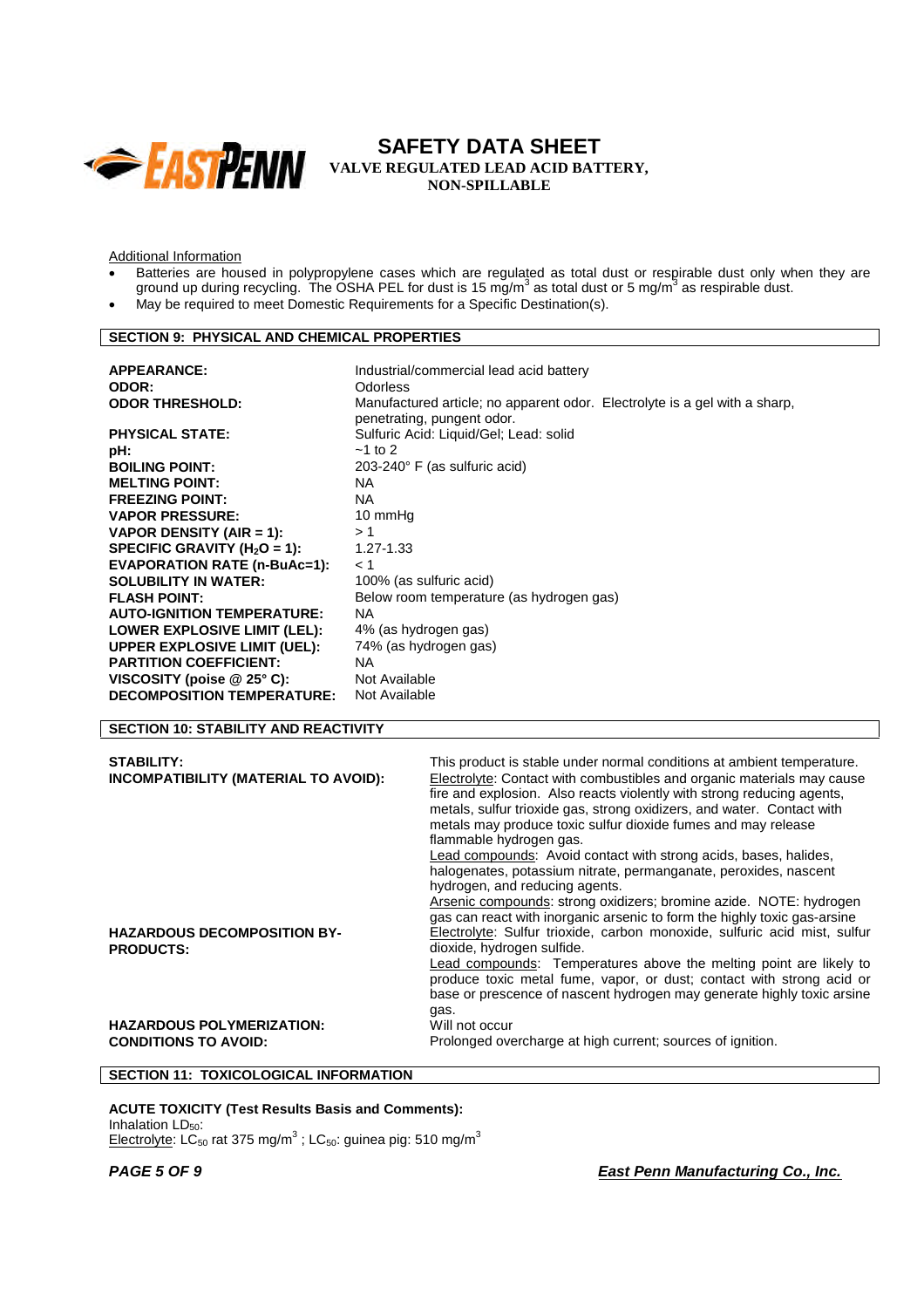

Elemental Lead: Acute Toxicity Point Estimate =4500 ppm V (based on lead bullion) Elemental Arsenic: No data Oral  $LD_{50}$ : Electrolyte: rat 2140 mg/kg Elemental Lead: Acute Toxicity Estimate (ATE) = 500mg/kg body weight (based on lead bullion) Elemental Arsenic: LD<sub>50</sub> mouse: 145 mg/kg Elemental Antimony:  $LD_{50}$  rat: 100 mg/ $kg$ 

**Routes of Entry:** Sulfuric Acid: Harmful by all routes of entry. Lead Compounds: Hazardous exposure can occur only when product is heated, oxidized or otherwise processed or damaged to create dust, vapor or fume. The prescence of nascent hydrogen may generate highly toxic arsine gas.

**Inhalation:** Sulfuric Acid: Breathing of sulfuric acid vapors or mists may cause severe respiratory irritation. Lead Compounds: Inhalation of lead dust or fumes may cause irritation of upper respiratory tract and lungs.

**Ingestion:** Sulfuric Acid: May cause severe irritation of mouth, throat, esophagus and stomach. Lead Compounds: Acute ingestion may cause abdominal pain, nausea, vomiting, diarrhea and severe cramping. This may lead rapidly to systemic toxicity and must be treated by a physician.

**Skin Contact:** Sulfuric Acid : Severe irritation, burns and ulceration. Lead Compounds: Not absorbed through the skin. Arsenic Compounds: Contact may cause dermatitis and skin hyperpigmentation.

**Eye Contact:** Sulfuric Acid: Severe irritation, burns, cornea damage, and blindness. Lead Compounds: May cause eye irritation.

**Effects of Overexposure Acute**: Sulfuric Acid : Severe skin irritation, damage to cornea, upper respiratory irritation. Lead Compounds: Symptoms of toxicity include headache, fatigue, abdominal pain, loss of appetite, muscular aches and weakness, sleep disturbances and irritability.

**Effects of Overexposure – Chronic**: Sulfuric Acid : Possible erosion of tooth enamel, inflammation of nose, throat & bronchial tubes. Lead Compounds: Anemia; neuropathy, particularly of the motor nerves, with wrist drop; kidney damage; reproductive changes in males and females. Repeated exposure to lead and lead compounds in the workplace may result in nervous system toxicity. Some toxicologists report abnormal conduction velocities in persons with blood lead levels of 50µg/100 ml or higher. Heavy lead exposure may result in central nervous system damage, encephalopathy and damage to the blood-forming (hematopoietic) tissues.

**Carcinogenicity:** Sulfuric Acid : The International Agency for Research on Cancer (IARC) has classified "strong inorganic acid mist containing sulfuric acid" as a Category I carcinogen, a substance that is carcinogenic to humans. This classification does not apply to liquid forms of sulfuric acid or sulfuric acid solutions contained within a battery. Inorganic acid mist (sulfuric acid mist) is not generated under normal use of this product. Misuse of the product, such as overcharginging, may result in the generation of sulfuric acid mist. Lead Compounds: Lead is listed as a 2B carcinogen, likely in animals at extreme doses. Proof of carcinogenicity in humans is lacking at present. Arsenic: Listed by National Toxicology Program (NTP), International Agency for Research on Cancer (IARC), OSHA and NIOSH as a carcinogen only after prolonged exposure at high levels.

**Medical Conditions Generally Aggravated by Exposure**: Overexposure to sulfuric acid mist may cause lung damage and aggravate pulmonary conditions. Contact of sulfuric acid with skin may aggravate diseases such as eczema and contact dermatitis. Lead and its compounds can aggravate some forms of kidney, liver and neurologic diseases.

## **Additional Health Data**:

All heavy metals, including the hazardous ingredients in this product, are taken into the body primarily by inhalation and ingestion. Most inhalation problems can be avoided by adequate precautions such as ventilation and respiratory protection covered in Section 8. Follow good personal hygiene to avoid inhalation and ingestion: wash hands, face, neck and arms thoroughly before eating, smoking or leaving the work site. Keep contaminated clothing out of non-contaminated areas, or wear cover clothing when in such areas. Restrict the use and presence of food, tobacco and cosmetics to non-contaminated areas. Work clothes and work equipment used in contaminated areas must remain in designated areas and never taken home or laundered with personal non-contaminated clothing. This product is intended for industrial use only and should be isolated from children and their environment.

The 19<sup>th</sup> Ammendment to EC Directive 67/548/EEC classified lead compounds, but not lead in metal form, as possibly toxic to reproduction. Risk phrase 61: May cause harm to the unborn child, applies to lead compounds, especially soluble forms.

*PAGE 6 OF 9 East Penn Manufacturing Co., Inc.*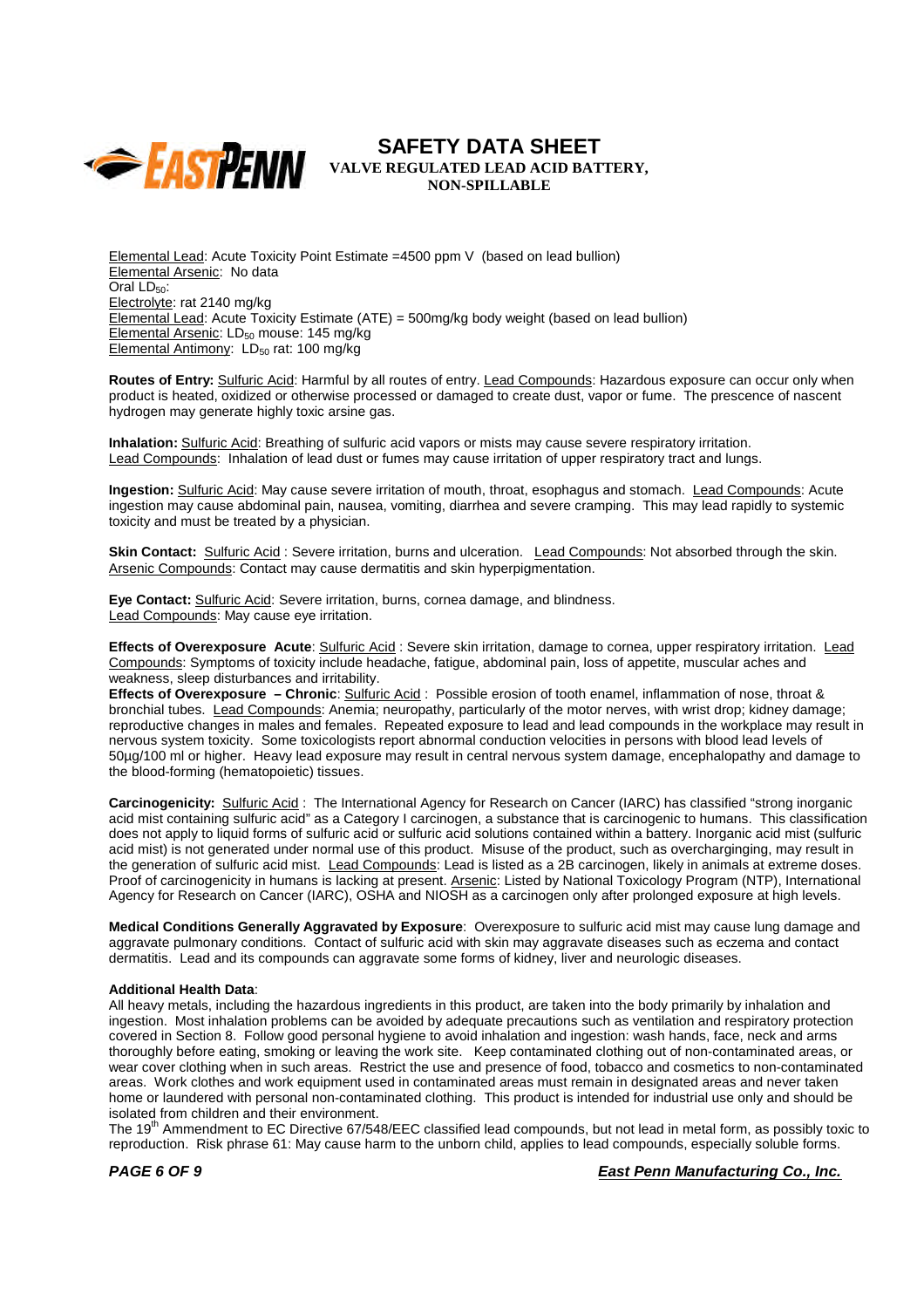

## **SECTION 12: ECOLOGICAL INFORMATION**

**Environmental Fate:** Lead is very persistent in soil and sediments. No data on environmental degradation. Mobility of metallic lead between ecological compartments is slow. Bioaccumulation of lead occurs in aquatic and terrestrial animals and plants but little bioaccumulation occurs through the food chain. Most studies include lead compounds and not elemental lead.

#### **Environmental Toxicity:**

Sulfuric acid: 24-hr LC50, fresh water fish (*Brachydanio rerio*): 82 mg/l 96-hr LOEC, fresh water fish (*Cyprinus carpio)*: 22 mg/l (lowest observable effect concentration) Lead : 48-hr LC<sub>50</sub> (modeled for aquatic invertebrates): <1mg/L, based on lead bullion  $\overline{\text{Arsenic:}}$  24-hr LC<sub>50</sub>, freshwater fish (Carrassisus auratus)>5000g/L

## Additional Information

- No known effects on stratospheric ozone depletion.
- Volatile organic compounds: 0% (by Volume)
- Water Endangering Class (WGK): NA

# **SECTION 13: DISPOSAL CONSIDERATIONS (UNITED STATES)**

**WASTE DISPOSAL METHOD:** Spent batteries: Send to secondary lead smelter for recycling. Contact your East Penn Mfg. representative for more information related to lead acid battery recycling. Spent lead acid batteries are not regulated as hazardous waste when the requirements of 40 CFR Section 266.80 are met. If applicable; EPA hazardous waste number D002 (corrosivity) and D008 (lead). Electrolyte: Place neutralized slurry into sealed acid resistant containers and dispose of as hazardous waste, as applicable. Large water diluted spills, after neutralization and testing, should be managed in accordance with approved local, state, and federal requirements. Consult state environmental agency and/or federal EPA. Follow local, State/Provincial, and Federal/National regulations applicable to as-used, endof-life characteristics to be determined by end-user.

## **SECTION 14: TRANSPORT INFORMATION**

Not regulated pursuant to 49 CFR 173.159a of the DOT Hazardous Materials Regulation provided that each package is marked "NON-SPILLABLE" or "NON-SPILLABLE BATTERY".

For Air shipments reference IATA Dangerous Goods Regulations Special Provision A-67.

For ocean shipments reference IMDG Special Provision #238.

Note: Batteries which have met the test requirements for "non-spillable batteries" in shipment must be protected against short circuit and securely packaged.

# Label: NON-SPILLABLE

Additional Information

Transport requires proper packaging and paperwork, including the Nature and Quantity of goods, per applicable origin/destination/customs points as-shipped.

#### **SECTION 15: REGULATORY INFORMATION**

#### **INVENTORY STATUS:**

All components are listed on the TSCA; EINECS/ELINCS; and DSL, unless noted otherwise below.

## **U.S. FEDERAL REGULATIONS:**

**TSCA Section 8b – Inventory Status**: All chemicals comprising this product are either exempt or listed on the TSCA Inventory.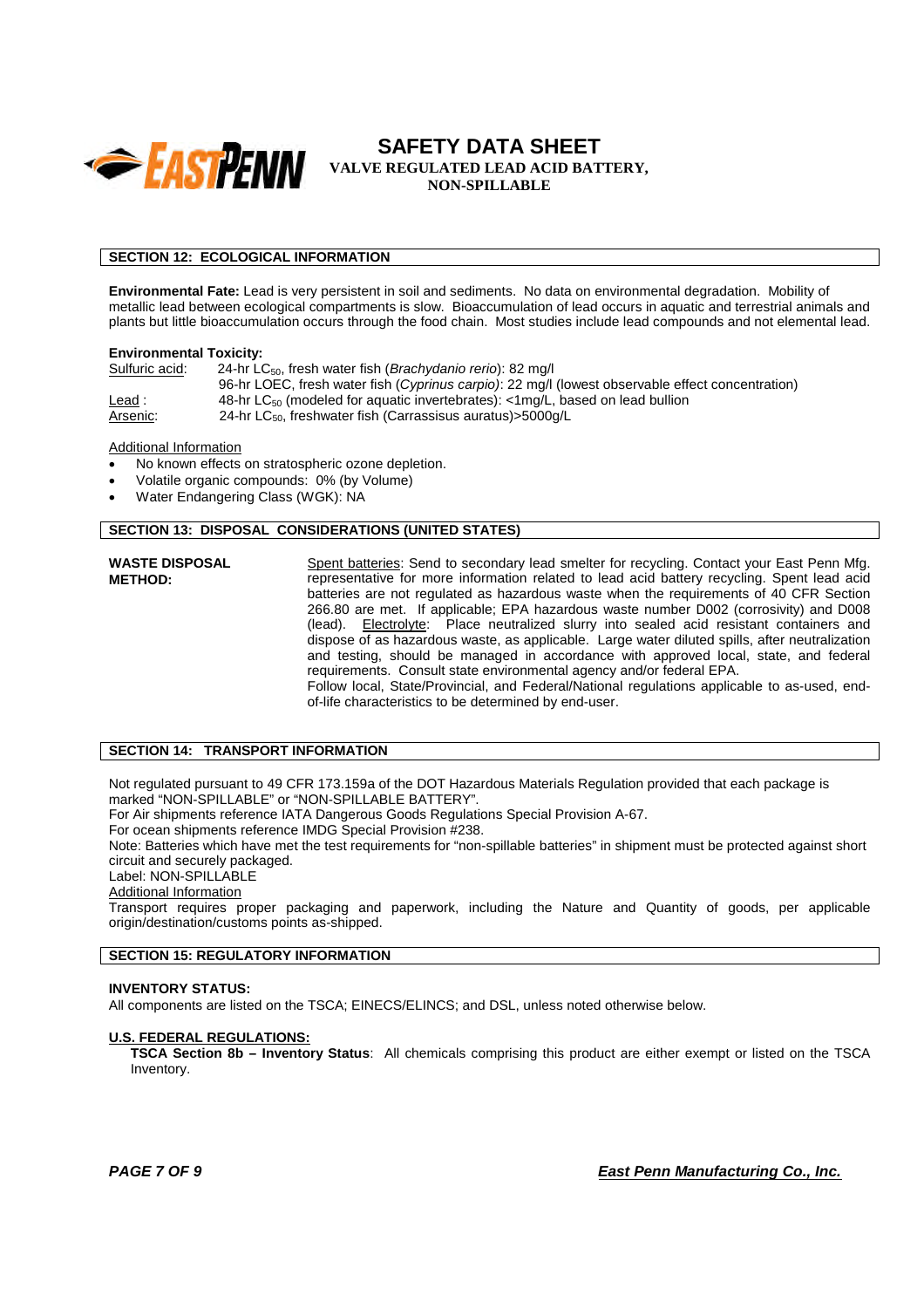

**TSCA Section 12b –** (40 CFR Part 707.60(b)) No notice of export will be required for articles, except PCB articles, unless the Agency so requires in the context of individual section 5,6, or 7 actions.

**TSCA Section 13** –(40 CFR Part 707.20): No import certification required (EPA 305-B-99-001, June 1999, Introduction to the Chemical Import Requirements of the Toxic Substances Control Act, Section IV.A)

**RCRA**: Spent Lead Acid Batteries are subject to streamlined handling requirements when managed in compliance with 40 CFR section 266.80 or 40 CFR part 273. If applicable; EPA hazardous waste number D002 (corrosivity) and D008 (lead).

**STATE REGULATIONS (US): \*Proposition 65 Warning Battery posts, terminals and related accessories contain lead and lead compounds, chemicals known to the State of California to cause cancer and reproductive harm. Batteries also contain other chemicals known to State of California to cause cancer. Wash hands after handling.**

#### **EPA SARA Title III**:

Section 302 EPCRA Extremely Hazardous Substances (EHS): Sulfuric acid is a listed "Extremely Hazardous Substance" under EPCRA, with a Threshold Planning Quantity (TPQ) of 1,000 lbs. EPCRA Section 302 notification is required if 500 lbs. or more of sulfuric acid is present at one site (40 CFR 370.10). For more information consult 40 CFR Part 355.

Section 304 CERCLA Hazardous Substances: Reportable Quantity (RQ) for spilled 100% sulfuric acid under CERCLA (Superfund) and EPCRA (Emergency Planning and Community Right to Know Act) is 1,000 lbs. State and local reportable quantities for spilled sulfuric acid may vary.

Section 311/312 Hazard Categorization: EPCRA Section 312 Tier II reporting is required for non-automotive batteries if sulfuric acid is present in quantities of 500 lbs. or more and/or if lead is present in quantities of 10,000 lbs. or more. For more information consult 40 CFR 370.10 and 40 CFR 370.40.

Section 313 EPCRA Toxic Substances: 40 CFR Section 372.38(b) states: If toxic chemical is present in an article at a covered facility, a person is not required to consider the quantity of the toxic chemical present in such article when determining whether an applicable threshold has been met under 40 CFR's 372.25,372.27, or 372.28 or determining the amount of release to be reported under 40 CFR 372.30. This exemption applies whether the person received the article from another person or the person produced the article. However, this exemption applies only to the quantity of the toxic chemical present in the article.

The reporting of lead and sulfuric acid (and their releases) in lead acid batteries used in cars, trucks, most cranes, forklifts, locomotive engines, and aircraft for the purposes of EPCRA Section 313 is not required. Lead acid batteries used for these purposes are exempt for Section 313 reporting per the "Motor Vehicle Exemption." See page B-22 of the *U.S. EPA Guidance Document for Lead and Lead Compound Reporting under EPCRA Section 313* for additional information of this exemption.

Always check your state/local requirements as they may differ.

Supplier Notification: This product contains toxic chemicals that may be reportable under EPCRA Section 313 Toxic Chemical Release Inventory (Form R) requirements. For a manufacturing facility under SIC codes 20 through 39, the following information is provided to enable you to complete the required reports:

| <b>Toxic Chemical</b>                      | <b>CAS Number</b> | Approximate % by Weight |
|--------------------------------------------|-------------------|-------------------------|
| ∟ead                                       | 7439-92-1         | 67                      |
| Electrolyte (Sulfuric Acid/Water Solution) | 7664-93-9         | 10                      |
| Antimony                                   | 7440-36-0         | < 1.0                   |
| Arsenic                                    | 7440-38-2         | < 0.1                   |
|                                            |                   |                         |

See 40 CFR Part 370 for more details.

### Additional Information

This product may be subject to Restriction of Hazardous Substances (RoHS) regulations in Europe and China, or may be regulated under additional regulations and laws not identified above, such as for uses other than described or asdesigned/as-intended by the manufacturer, or for distribution into specific domestic destinations.

### **SECTION 16: OTHER INFORMATION**

#### **OTHER INFORMATION:**

NFPA Hazard Rating for Sulfuric acid:

*PAGE 8 OF 9 East Penn Manufacturing Co., Inc.*